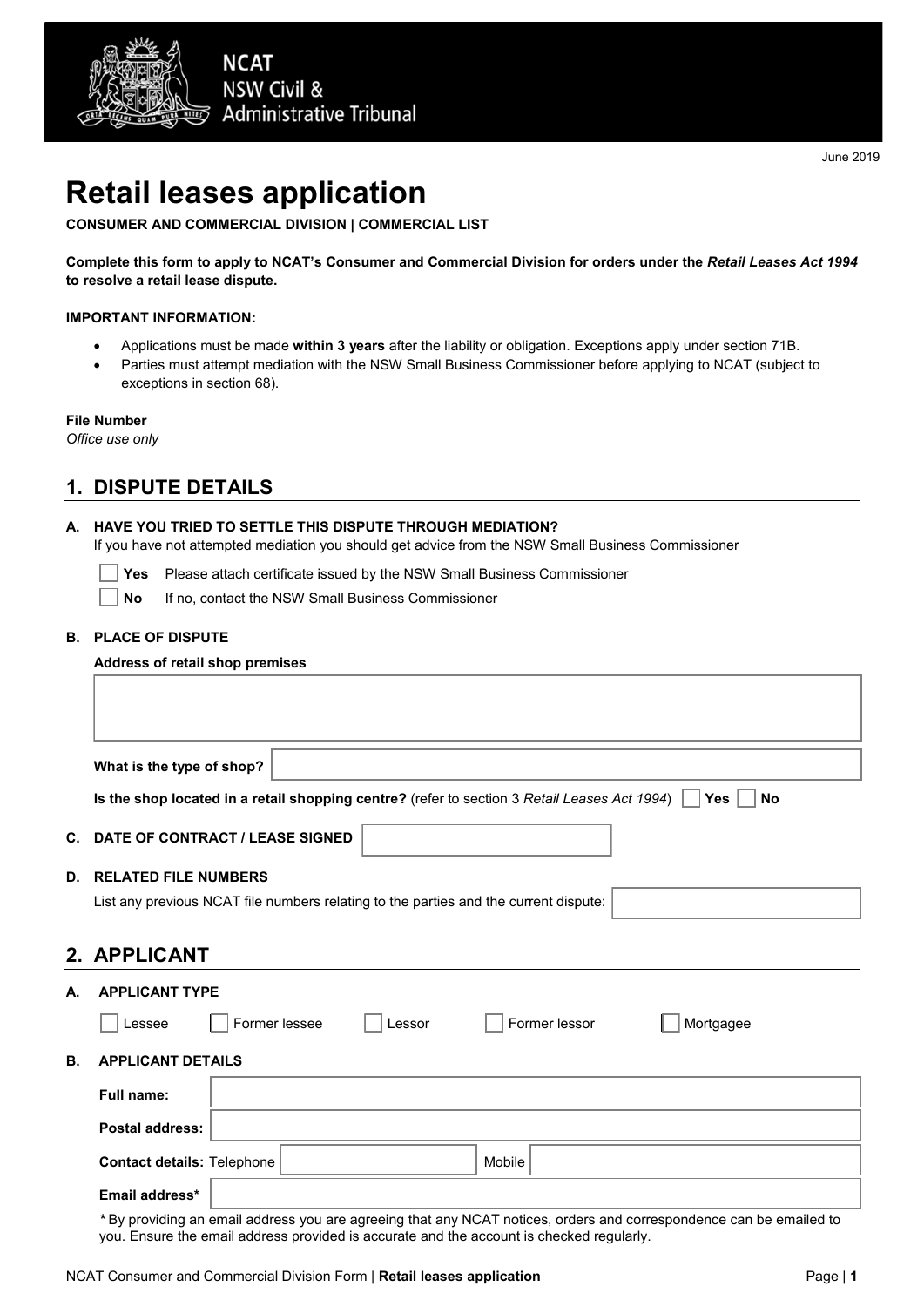# **3. RESPONDENT**

Provide the respondent's name and their postal address. For multiple respondents attach details on a separate sheet. If the respondent is a company or business please attach a current business name extract or company name extract from ASIC.

| А. | <b>RESPONDENT TYPE</b>            |               |        |               |           |
|----|-----------------------------------|---------------|--------|---------------|-----------|
|    | Lessee                            | Former lessee | Lessor | Former lessor | Mortgagee |
| В. | <b>RESPONDENT DETAILS</b>         |               |        |               |           |
|    | Full name:                        |               |        |               |           |
|    | Postal address:                   |               |        |               |           |
|    | <b>Contact details: Telephone</b> |               |        | Mobile        |           |
|    | <b>Email address:</b>             |               |        |               |           |
|    |                                   |               |        |               |           |

# **4. ORDER DETAILS**

### **A. WHAT ORDERS DO YOU WANT?**

Tick the orders you are seeking. The **maximum amount you can claim is \$750,000** *(if lease entered into on or after 1 July 2017)* **or \$400,000** *(where lease entered into before 1 July 2017).* Refer to the attached information for sections of the Act and types of orders that can be made.

#### **Money orders**

| Order to <b>not</b> pay the amount of                                                                                                                                 | \$ |
|-----------------------------------------------------------------------------------------------------------------------------------------------------------------------|----|
| Order to pay the amount of                                                                                                                                            | \$ |
| Order in respect of security bond                                                                                                                                     | \$ |
| Order to pay compensation for loss or damage                                                                                                                          | \$ |
| Order to do work or provision of specified services as stated below to the approximate value of<br>Specify the work or services to be supplied, delivered or replaced | \$ |
| Any other order (please specify)                                                                                                                                      | \$ |
| <b>TOTAL VALUE OF CLAIM</b>                                                                                                                                           |    |

#### **B. REASONS FOR ASKING FOR ORDERS**

Explain why you are lodging this application and asking for Tribunal orders by providing as much information as possible. If the space below is insufficient you can attach additional information to this form.

**C. Do you want an order from the Tribunal that this claim can be made more than 3 years but no later than 6 years after the liability or obligation arose? (section 71B)** 

 $\Box$  Yes  $\Box$  No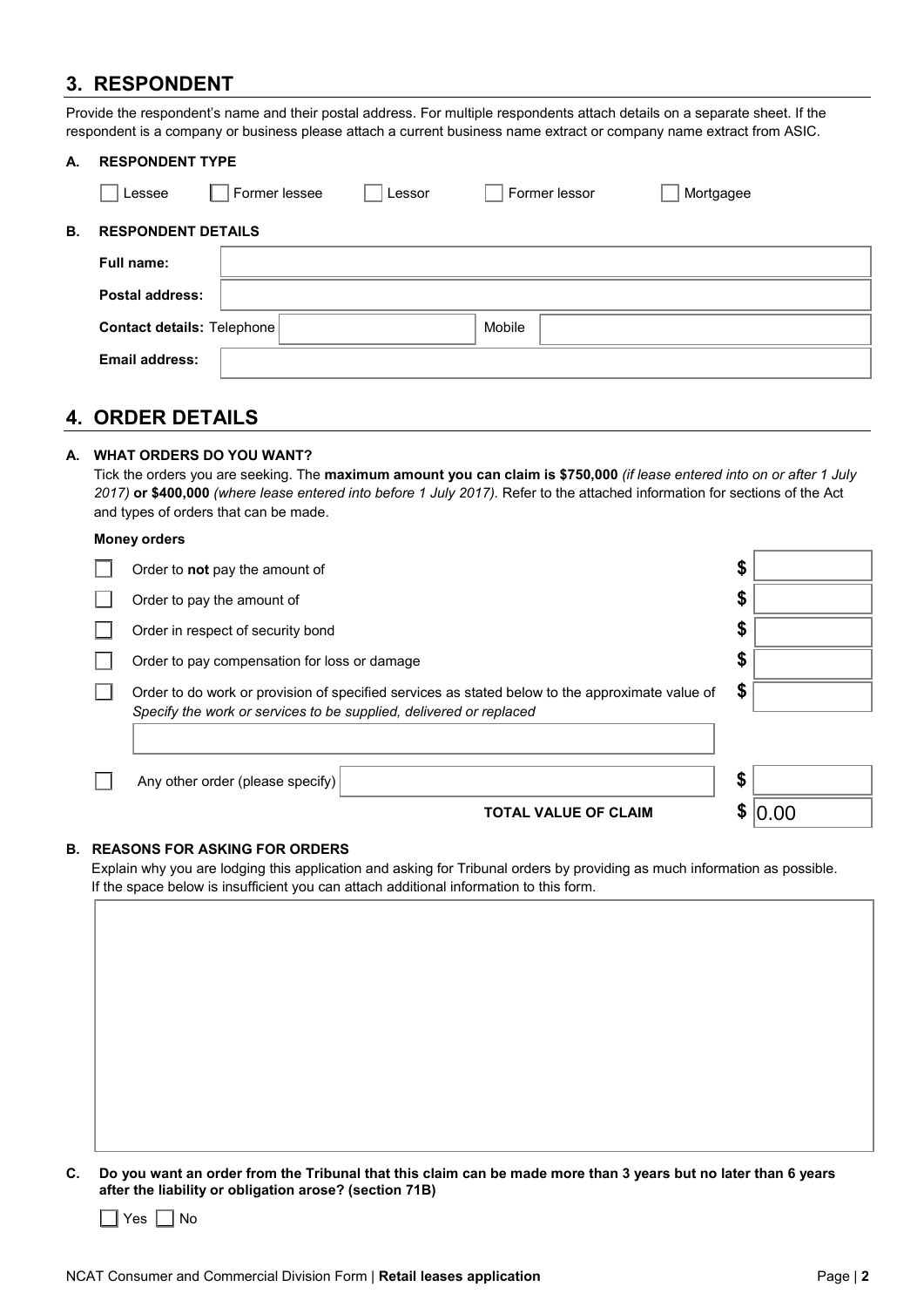# **5. LANGUAGE AND DISABILITY SUPPORT**

#### **A. SUPPORT REQUIREMENTS**

I

|  | Indicate whether you have a disability related need or other request for support at the hearing. |  |
|--|--------------------------------------------------------------------------------------------------|--|
|  |                                                                                                  |  |
|  |                                                                                                  |  |

| В. | <b>INTERPRETER</b><br>Yes (specify language):<br>Do you need an interpreter for the hearing?<br>No                                                                                                                                                                                                                                                                                                                                                                                                     |
|----|--------------------------------------------------------------------------------------------------------------------------------------------------------------------------------------------------------------------------------------------------------------------------------------------------------------------------------------------------------------------------------------------------------------------------------------------------------------------------------------------------------|
|    | <b>6. APPLICATION CHECKLIST</b>                                                                                                                                                                                                                                                                                                                                                                                                                                                                        |
|    | I have attached the certificate of attempted mediation<br>Attach the certificate from the NSW Small Business Commissioner issued under section 68 of the Retail Leases Act 1994.                                                                                                                                                                                                                                                                                                                       |
|    | I have attached a recent ASIC company or business name extract<br>If the respondent is a company or business, attach a current business name extract or company extract from ASIC which<br>shows the organisation's registered name and address. Extracts can be purchased online from the ASIC website.                                                                                                                                                                                               |
|    | I have attached all documents relevant to this application<br>Attach a copy of the Retail Lease Agreement (if available). Include all other relevant information with your application. Attach<br>details of multiple applicants or respondents, or further information about the orders you are seeking. Note: A copy of this<br>application and any attachments will be sent to the respondent.                                                                                                      |
|    | I have made a copy of this application for my own records<br>Before lodging your application with NCAT you must make a copy of your application for your own records.                                                                                                                                                                                                                                                                                                                                  |
|    | I have attached the application fee<br>Refer to the fee schedule on the NCAT website. Credit card payments can be made by submitting a credit card authority<br>form with your application. Credit card surcharges apply. Cheque or money order payments are to be made out to 'NSW<br>Civil and Administrative Tribunal' or 'NCAT'. Payment can be made in person at any NCAT Registry or Service NSW Service<br>Centre. Concession fee applicants must provide a photocopy of their concession card. |

If you are unable to pay the concession fee or are not eligible, NCAT may consider waiving the fee fully or partially. To request a fee waiver please complete th[e fee waiver request form.](http://www.ncat.nsw.gov.au/Documents/ncat_form_fee_waiver_request.pdf)

# **7. SIGNATURE**

| Applicant's signature or signature of representative. |  |             |                                    |  |
|-------------------------------------------------------|--|-------------|------------------------------------|--|
| <b>Name</b>                                           |  |             | <b>Position title (if company)</b> |  |
| <b>Signature</b>                                      |  | <b>Date</b> |                                    |  |

| Lodge your Application with the fee at your nearest NCAT Registry                                                         |
|---------------------------------------------------------------------------------------------------------------------------|
| For NCAT Consumer and Commercial Division Registry locations visit the NCAT website. For all NCAT enquires telephone 1300 |
| 006 228 or visit www.ncat.nsw.gov.au.                                                                                     |
| Please only submit pages 1-3 of this form with any attachments to support your application.                               |
|                                                                                                                           |

The information below is a guide to assist you and DOES NOT form part of the application.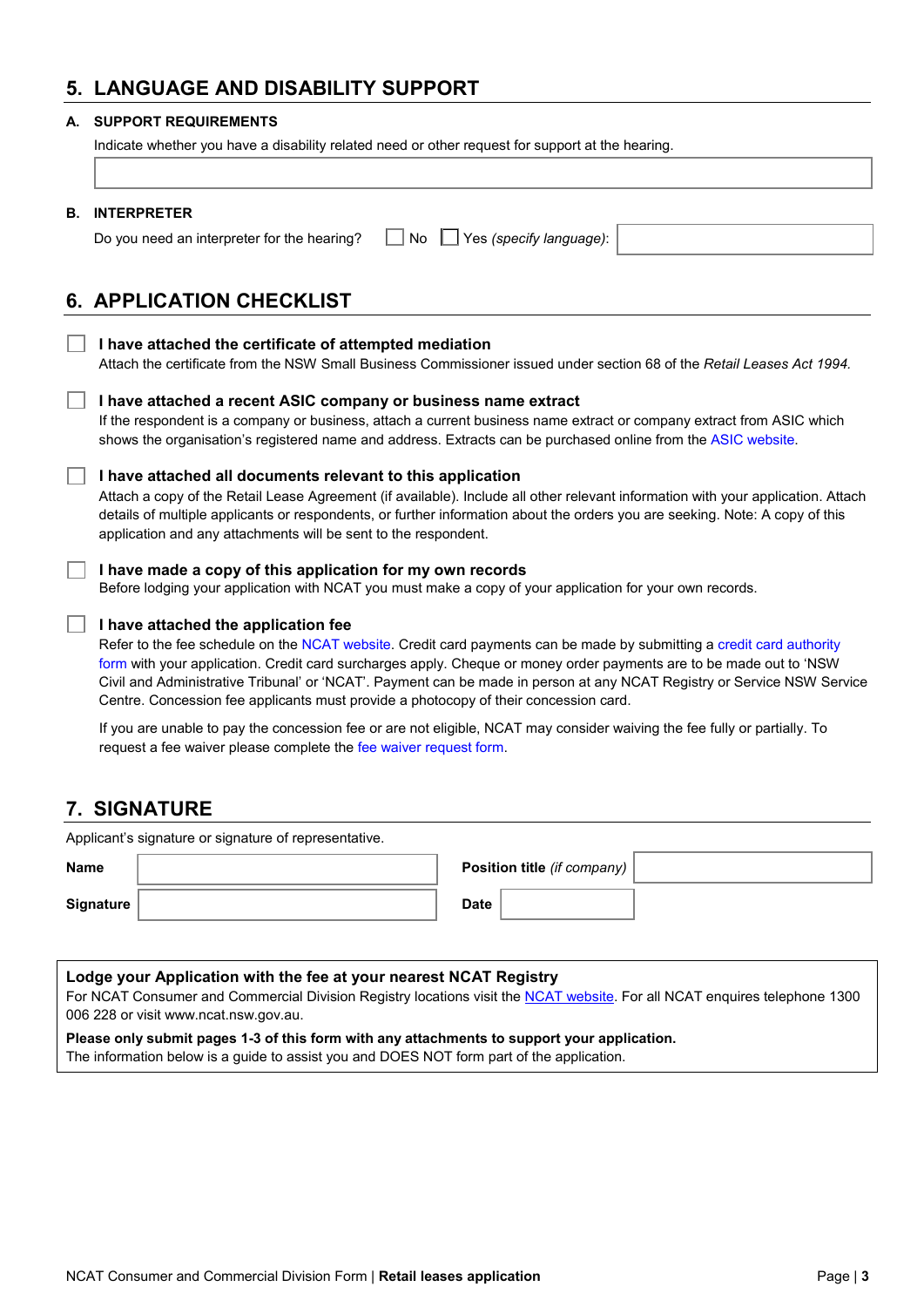# **ABOUT NCAT**

The NSW Civil and Administrative Tribunal (NCAT) is an independent, specialised and accessible service for the fair and timely resolution of disputes according to law.

NCAT can make orders under the *Retail Leases Act 1994* about disputes or complaints which have not been resolved by mediation.

#### **RETAIL LEASE DISPUTES**

A 'retail lease' is a legal agreement between a lessor (landlord) and a lessee (tenant) for the use of the shop where the lessee conducts their business.

NCAT can hear and determine applications lodged by lessees and lessors concerning claims relating to retail tenancy, unconscionable conduct, and misleading or deceptive conduct.

## **APPLYING TO NCAT**

#### **STEP 1: ATTEMPT MEDIATION**

Before applying to NCAT you are required to attempt mediation with the NSW Small Business Commissioner. Exceptions are if you are applying for an injunction, if mediation has been unsuccessful or if the Tribunal decides mediation is unlikely to resolve the dispute.

#### **STEP 2: APPLY TO NCAT**

To apply to NCAT you will need to fill out the Retail Leases Application. This application must be accompanied by a certificate issued by the NSW Small Business Commissioner under section 68 of the *Retail Leases Act 1994.* 

## **WHAT HAPPENS WHEN I LODGE AN APPLICATION?**

A copy of your application and any attached documents will be sent to the other party. You should not include any confidential information you do not want disclosed to the other party.

#### **CAN SOMEONE REPRESENT ME?**

NCAT Consumer and Commercial Division hearings are conducted as informally as possible, and parties are encouraged to present their own case.

In retail lease disputes you can present your own case to NCAT or have a lawyer or agent represent you. Schedule 4 cl 7 of the *Civil and Administrative Tribunal Act 2013* provides that a party to proceedings for the purposes of the *Retail Leases Act 1994* is entitled to be represented by a lawyer or agent without requiring the leave of the Tribunal.

#### **EVIDENCE AND SUPPORTING MATERIALS**

At the hearing, you will need to provide evidence to support your application.

The type of information and documents you need to provide to NCAT will depend on the orders you are seeking. Refer to the list of orders attached to this form for the information required.

You will be required to provide documents to prove your case, such as:

- Retail shop lease
- Correspondence between parties
- Reports, receipts, photographs etc
- Disclosure statement
- Statements, statutory declarations or affidavits that support your case.

These documents will be provided to the other party. If they are not included with your application, you will have to bring copies to the hearing for the other party.

Do not include any confidential information with your application as copies of your attachments will be provided to the other party.

## **INFORMATION AND ASSISTANCE**

## **NSW SMALL BUSINESS COMMISSIONER Phone:** 1300 795 534

**Website:** [www.smallbusiness.nsw.gov.au](http://www.smallbusiness.nsw.gov.au/)

Contact the Office of the NSW Small Business Commissioner for information and assistance **before** lodging the application.

#### **NCAT**

**Phone:** 1300 006 228 **Website:** [www.ncat.nsw.gov.au](http://www.ncat.nsw.gov.au/) 

Contact NCAT's Consumer and Commercial Division for information and assistance **after** lodging the application.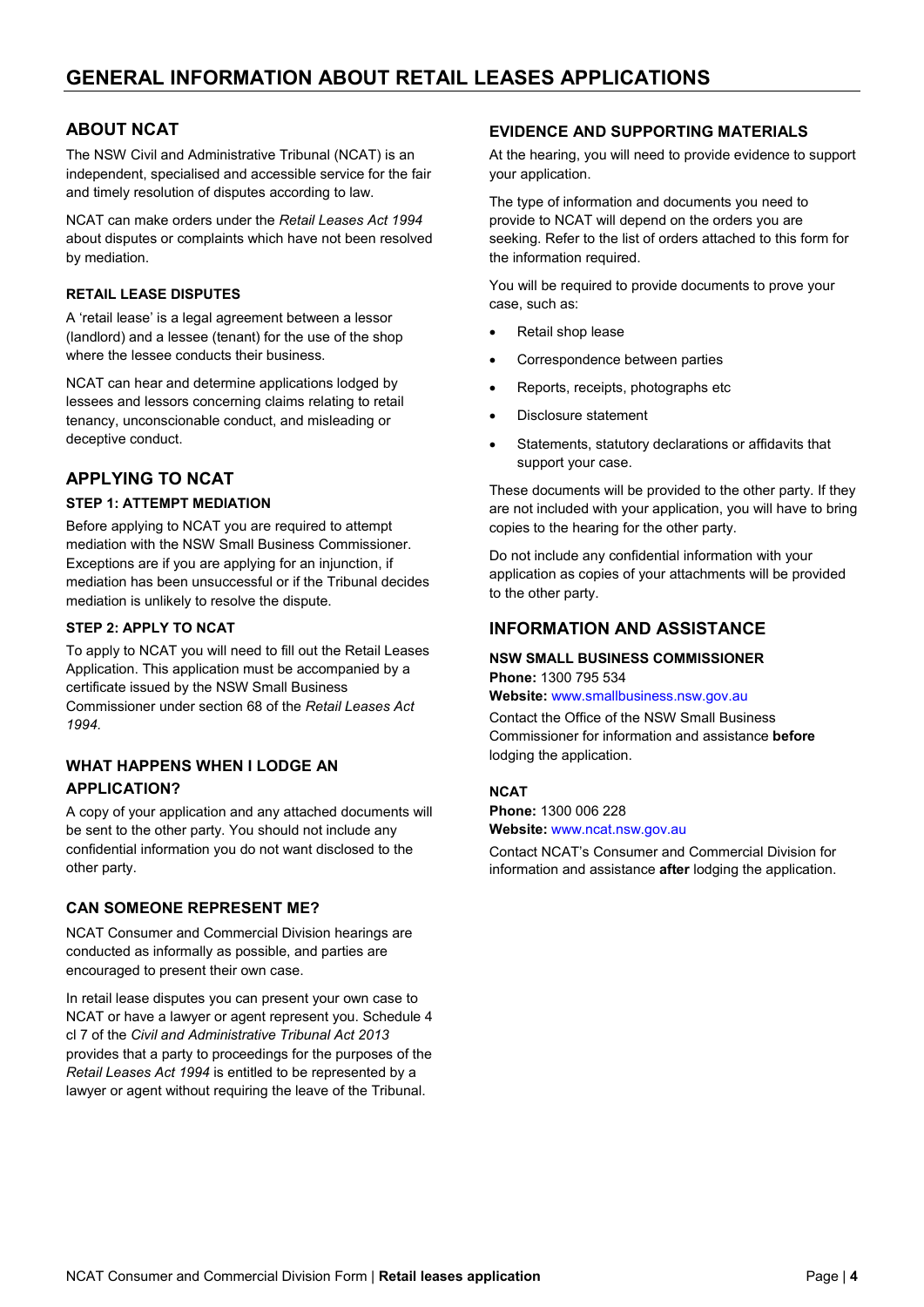# **ORDERS** under the *Retail Leases Act 1994*

The orders below are a guide only. There may be other orders that are appropriate or necessary in any particular case. You should refer to the relevant sections of the *Retail Leases Act 1994* for more detailed information.

#### **RETAIL TENANCY CLAIM**

| <b>Section</b> | <b>Orders</b>                                                                                                                                                                                                                                                                                                                                                                                                                                      | Who can apply?             | <b>Information required</b>                                                                                                                                                                                                            |
|----------------|----------------------------------------------------------------------------------------------------------------------------------------------------------------------------------------------------------------------------------------------------------------------------------------------------------------------------------------------------------------------------------------------------------------------------------------------------|----------------------------|----------------------------------------------------------------------------------------------------------------------------------------------------------------------------------------------------------------------------------------|
| 72(1)(a)       | An order that a party to the proceedings pay<br>money to a person specified in the order,<br>whether by way of debt, damages or restitution,<br>or refund any money paid by a specified person                                                                                                                                                                                                                                                     | $\cdot$ Lessor<br>• Lessee | • Retail shop lease<br>• Correspondence between parties<br>• Reports, receipts                                                                                                                                                         |
| 72(1)(b)       | An order that a specified amount of money is<br>not due or owing by a party to the proceedings<br>to a specified person, or that a party to the<br>proceedings is not entitled to a refund of any<br>money paid to another party to the proceedings                                                                                                                                                                                                | • Lessor<br>$\cdot$ Lessee | • Retail shop lease<br>• Statements, statutory declarations or<br>affidavits that support your case<br>• Correspondence between parties                                                                                                |
| 72(1)(c)       | An order that a party to the proceedings:<br>do any specified work or perform any<br>(i)<br>specified service or any obligation arising<br>under this Act or the terms of a lease;<br>surrender possession of specified premises<br>(ii)<br>to another person<br>(iii) assign his or her or its rights under a lease<br>to a specified person<br>(iv) do or perform, or refrain from doing or<br>performing, any specified act, matter or<br>thing | • Lessor<br>$\cdot$ Lessee | • Retail shop lease<br>• Assignor's disclosure statement<br>• Lessor's disclosure statement<br>• Reports, receipts<br>• Statements, statutory declarations or<br>affidavits that support your case<br>• Correspondence between parties |
| 72(1)(f)(ii)   | An order declaring that a lessor is not entitled to<br>withhold consent to an assignment of the rights<br>of a lessee                                                                                                                                                                                                                                                                                                                              | • Lessor<br>• Lessee       | • Retail shop lease<br>• Assignor's disclosure statement<br>• Lessor's disclosure statement<br>• Bank guarantee information<br>• Copy of outgoings<br>• Correspondence between parties                                                 |

# **RECTIFICATION OF LEASE OR DISCLOSURE STATEMENT**

| <b>Section</b> | <b>Orders</b>                                                                                     | Who can apply? | Information required                                                                       |
|----------------|---------------------------------------------------------------------------------------------------|----------------|--------------------------------------------------------------------------------------------|
| 72(1)(e)       | An order requiring the rectification of the lease<br>or the lessor's disclosure statement         | $\cdot$ Lessee | • Retail shop lease<br>• Lessor's disclosure statement                                     |
| 72(1)(e1)      | An order deeming disclosure statement given in<br>compliance with section 11 before lease entered | $\cdot$ Lessee | • Retail shop lease<br>• Lessor's disclosure statement                                     |
| 72(1)(f)(i)    | An order declaring any provision made by a<br>lease to be void                                    | $\cdot$ lessee | • Retail shop lease<br>• Correspondence between parties<br>• Lessor's disclosure statement |

#### **CLAIM FOR RELIEF**

| <b>Section</b> | <b>Orders</b>                                | Who can apply? | Information required             |
|----------------|----------------------------------------------|----------------|----------------------------------|
| 72(1)(d)       | An order granting a party to the proceedings | Lessor         | Retail shop lease                |
|                | relief against forfeiture                    | Lessee         | • Correspondence between parties |